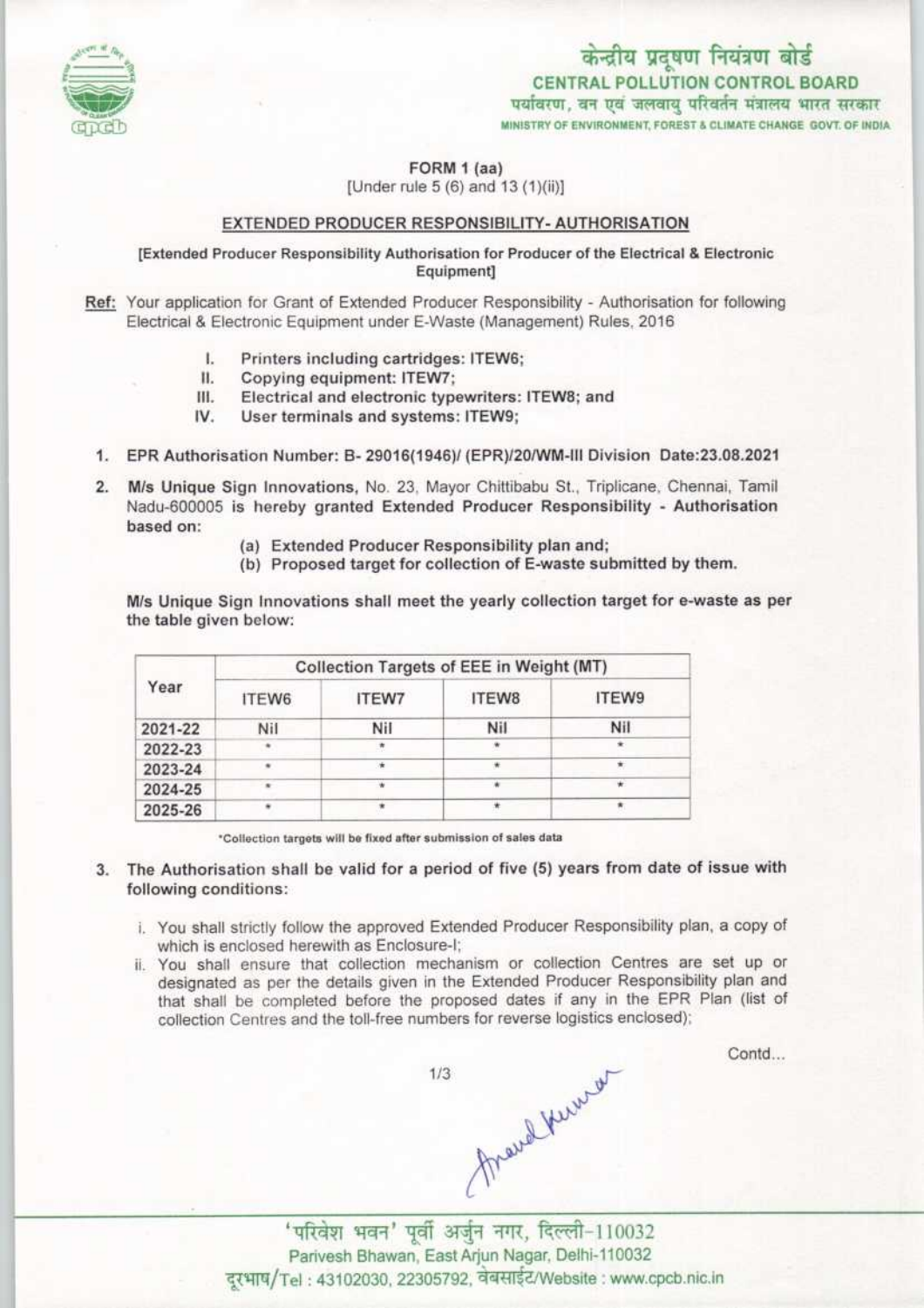

## From pre page...

- iii. You shall ensure that all the collected e-waste is channelized to your dismantler/recycler M/s TES AMM India Pvt. Ltd. Plot No. A18, Sipcot Industrial Growth Centre, Oragadam, Sriperumbudur Taluk and Kancheepuram District and record shall be maintained at dismantler/recycler and at your end.
- iv. You shall maintain records, in Form-2 of these Rules, of e-waste and make such records available for scrutiny by Central Pollution Control Board;
- v. You shall file annual returns in Form-3 to the Central Pollution Control Board on or before 30th day of June following the financial year to which that returns relates.

## vi. General Terms & Conditions of the Authorisation:

- a.The authorisation shall comply with provisions of the Environment (Protection) Act, 1986 and the E-waste (Management) Rules,2016 made there under;
- b. The authorisation or its renewal shall be produced for inspection at the request of an officer authorised by the Central Pollution Control Board;
- c. Any change in the approved Extended Producer Responsibility plan should be informed to Central Pollution Control Board within 15 days on which decision shall be communicated by Central Pollution Control Board within sixty days;
- d. It is the duty of the authorised person to take prior permission of the Central Pollution Control Board to close down any collection centre/points or any other facility which are part of the EPR plan;
- e.An application for the renewal of authorisation shall be made aslaid down in subrule (vi) of rule of 13(1) the E-Waste (Management) Rules, 2016;
- f.The Board reserves right to cancel/amend/revoke the authorisation at any time as per the policy of the Board or Government.

## vii. Additional Conditions: -

- a) That the applicant will submit annual sales data along with annual returns;
- b) That the applicant has to ensure that the addresses of collection points provided by them in their EPR Plan are correct and traceable and the collection points/centres are functional:

 $2/3$ 

Contd...

Around Kuman